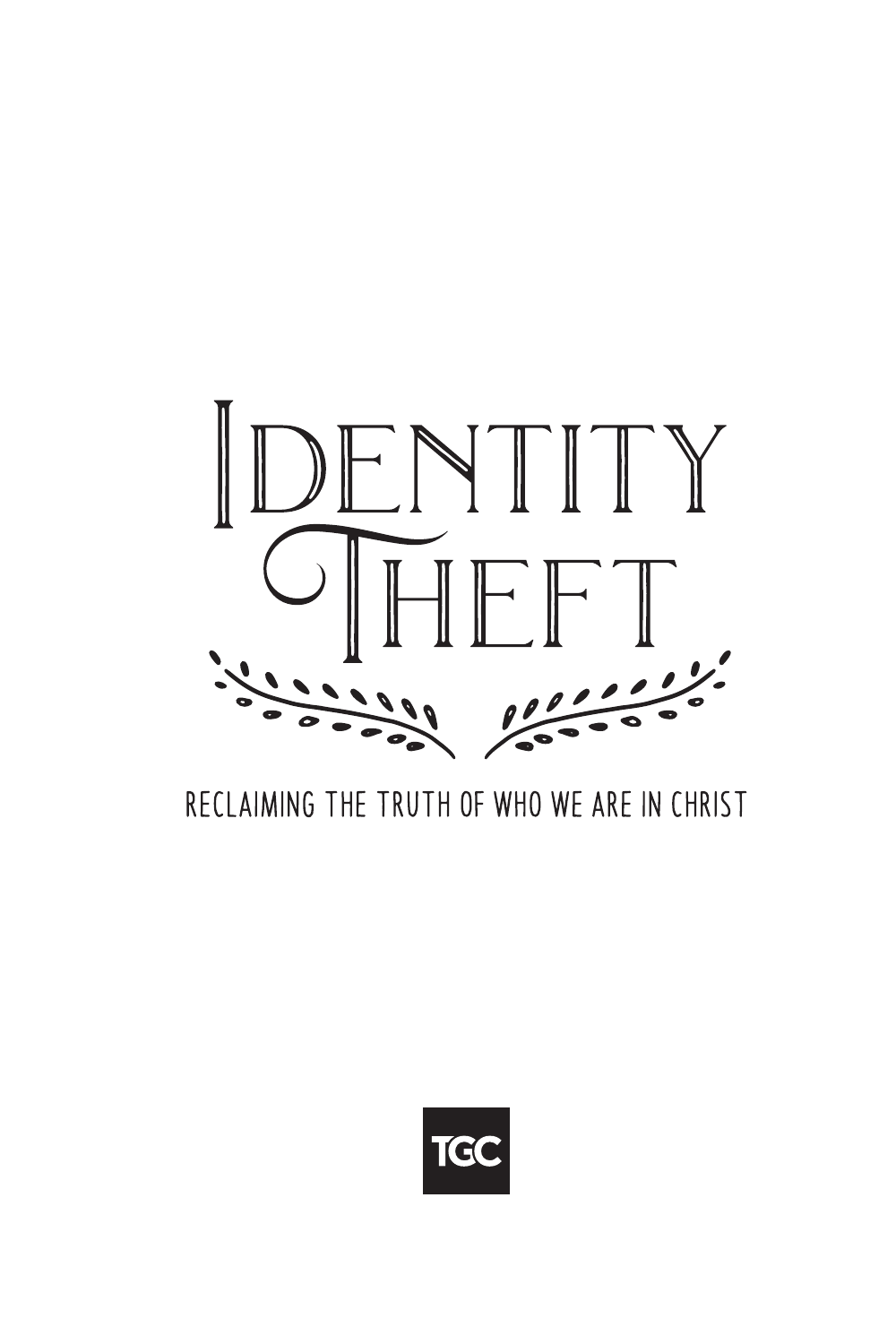#### *Identity Teft: Reclaiming the Truth of Who We Are in Christ*

Copyright  $©$  2018 by The Gospel Coalition

Published by The Gospel Coalition 2065 Half Day Road Deerfield, Illinois 60015

All rights reserved. No part of this publication may be reproduced, stored in a retrieval system, or transmitted in any form by any means, electronic, mechanical, photocopy, recording, or otherwise, without the prior permission of the publisher, except as provided for by USA copyright law.

Cover design: Trish Mahoney Typesetting: Ryan Leichty

Printed in the United States of America

Unless otherwise indicated, Scripture quotations are from the ESV® Bible (The Holy Bible, English Standard Version®), copyright © 2001 by Crossway, a publishing ministry of Good News Publishers. Used by permission. All rights reserved.

ISBN: 978-1980792123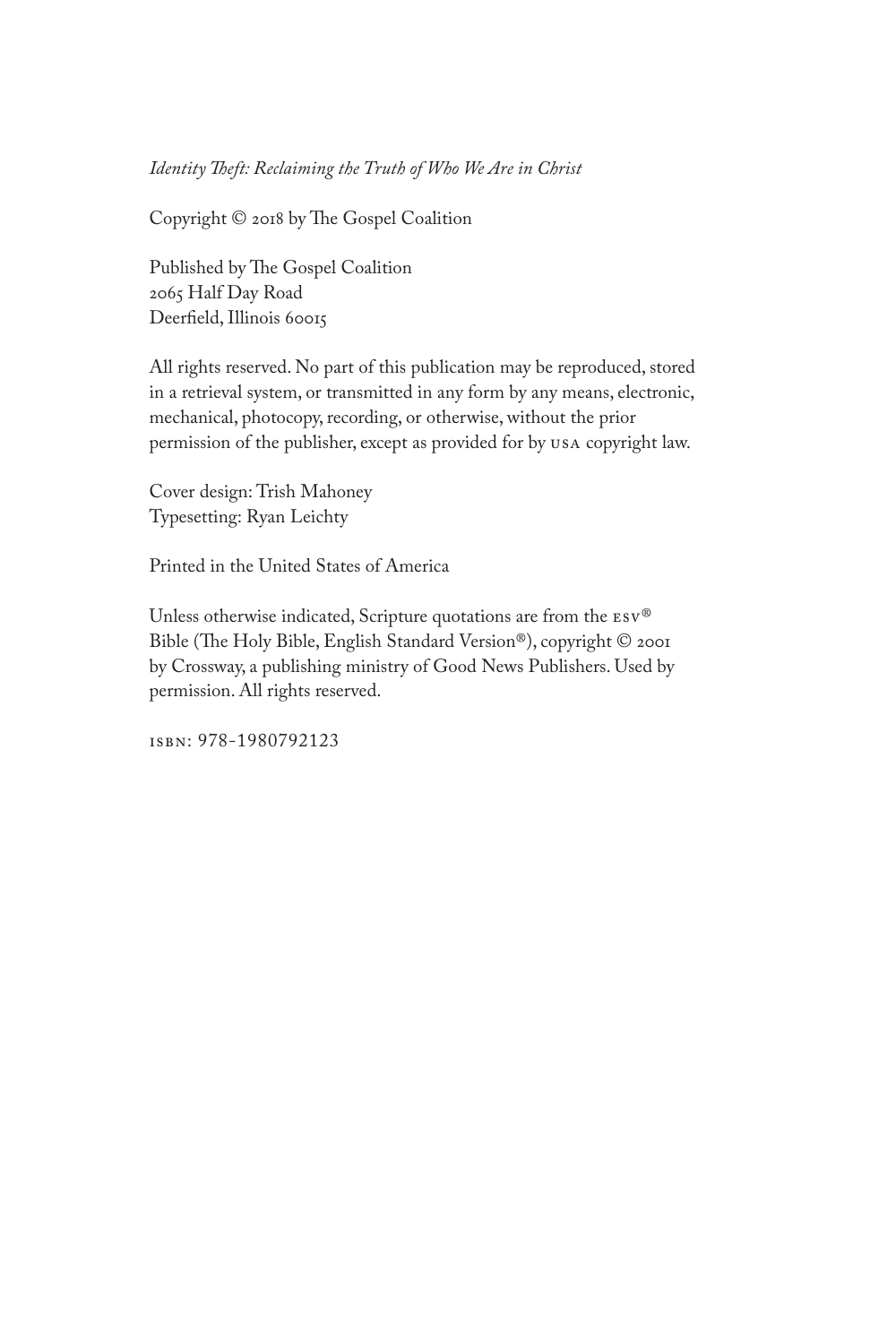"I hear all the time that women want to study their identity in Christ. Now there is a book that provides a winsome, biblical, relatable guide for that study! Every chapter in this book is a winner. I can't wait to recommend it!"

Nancy Guthrie, author of *Even Better Tan Eden: Nine Ways the Bible's Story Changes Everything About Your Story*

"Questions about identity swirl around and in us these days, in the public square, in our churches, and in our homes. The women who have written this book have applied theological truth to the longings and lies in our current cultural moment. A combination of truth and beauty that will make your heart soar."

Trevin Wax, Director for Bibles and Reference at Lifeway Christian Resources, author of *Tis Is Our Time* and *Eschatological Discipleship*.

"To know and to live into our identity is essential for both our own well-being and the well-being of the church. With compelling insights and biblical teaching, the essays collected here, written by some of wisest women I know, point out the subtle and signifcant ways true identity can be lost and found."

Karen Swallow Prior, author of *On Reading Well: Finding the Good Life through Great Books* and *Fierce Convictions: Te Extraordinary Life of Hannah More— Poet, Reformer, Abolitionist*

"In a secular world that boasts 50 sexual identities—or 500 by the printing of this commendation—we see that there is no more vital topic for Christians to understand than what identity in Christ means and does. We must ask ourselves: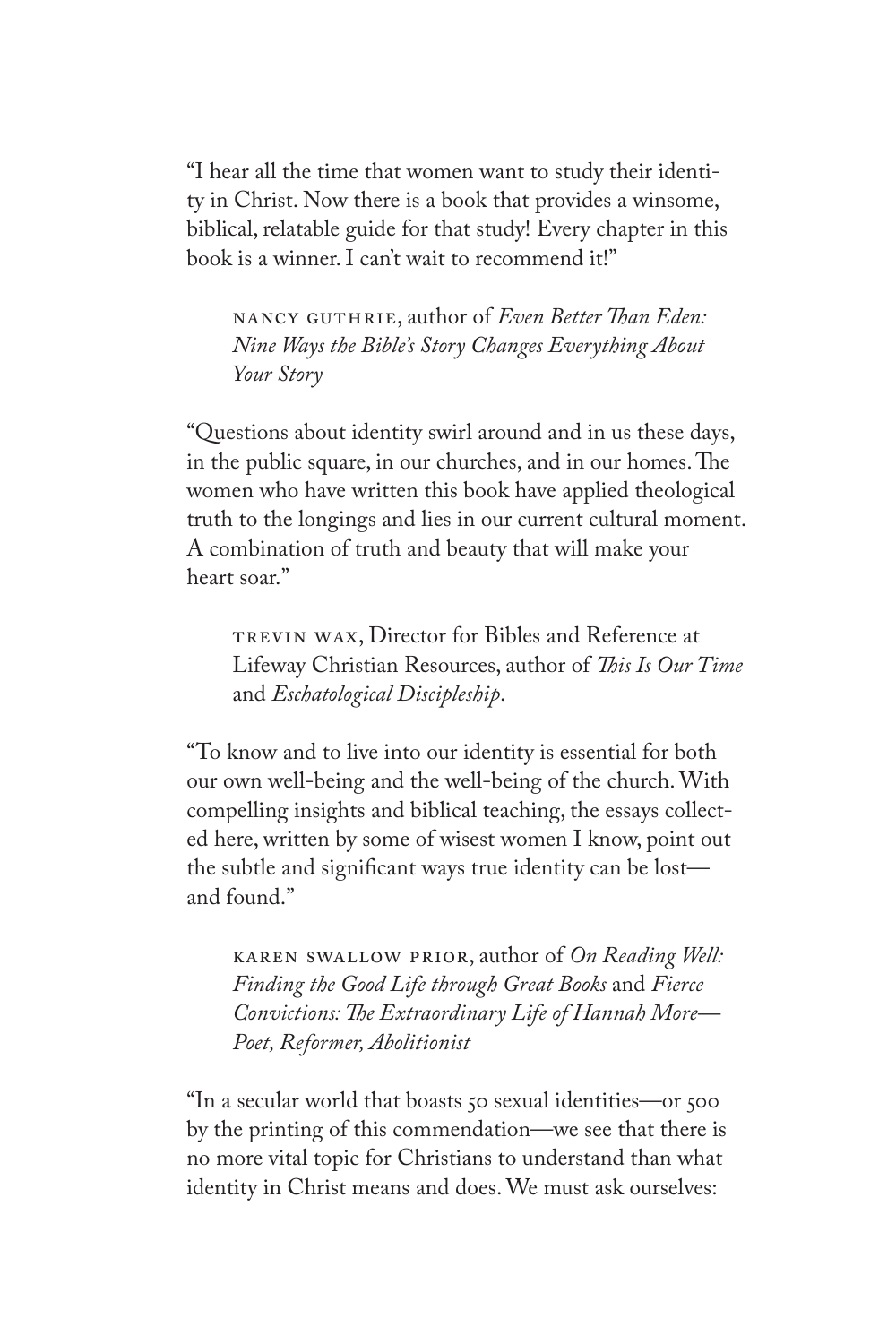what is the relationship between my deepest feelings and my sovereign God? Do my compelling desires tell me who I am or how I am? The essays in *Identity Theft* are witty, engaging, accessible, and insightful, with helpful memory verses and study questions, encouraging readers to resist the identity theft of secular modernism and instead to grow in union with Christ."

Rosaria Butterfield, author of *Te Secret Toughts of an Unlikely Convert* and *Te Gospel Comes with a House Key*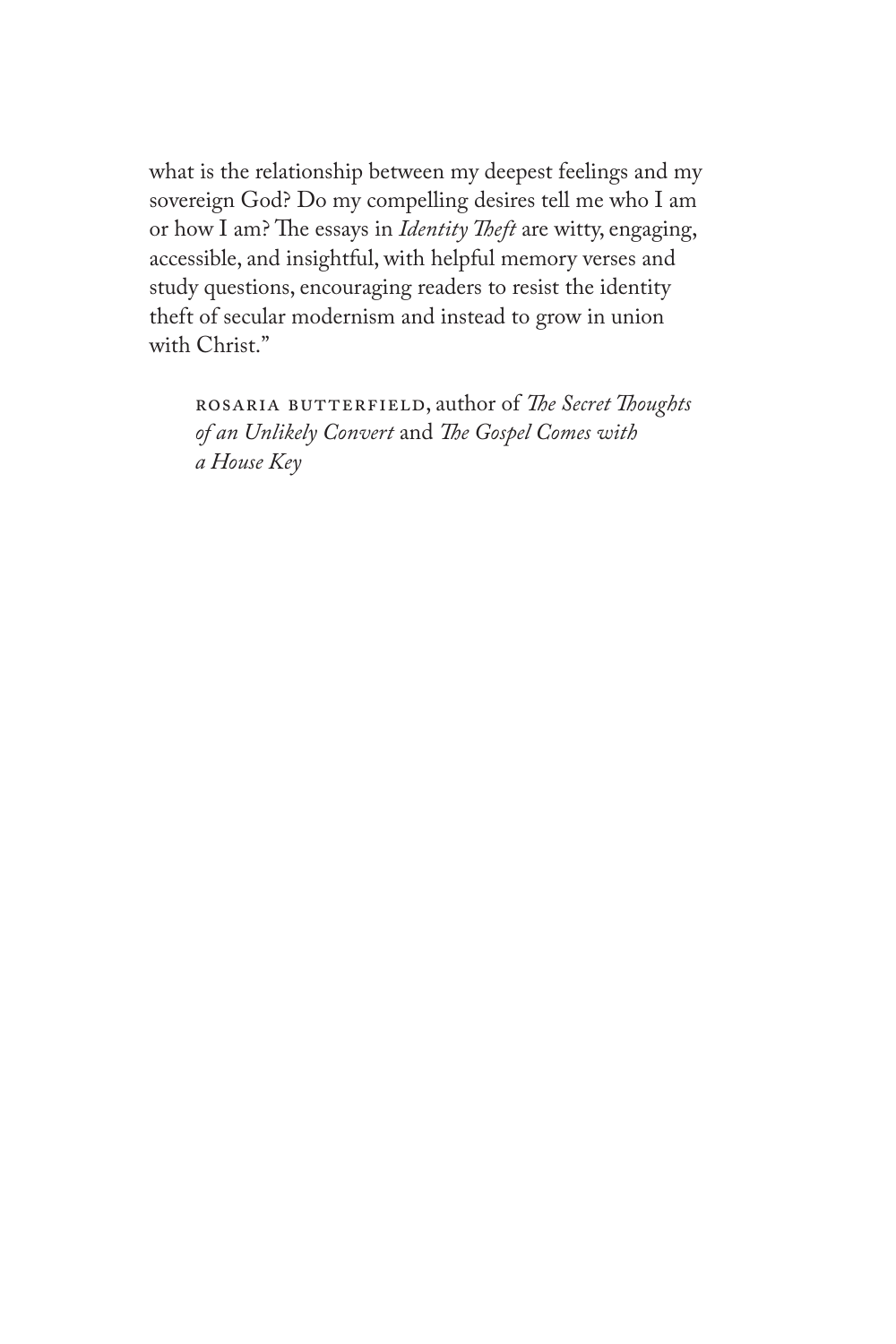# **CONTRIBUTORS**

Hannah Anderson lives in the Blue Ridge Mountains of Virginia where she spends her days working with her husband in rural ministry, writing, and caring for their family. Her books, *Made for More* and *Humble Roots,* unpack questions of identity and purpose while crafting a vision for the abundant, fourishing life that God promises us through Christ.

LINDSEY CARLSON is a writer, the mother of five, and a native Texan serving in ministry alongside her husband Kyle in Baltimore, Maryland where they recently planted Imprint Community Church. She enjoys teaching and discipling women through writing and public speaking, but most often through the context of the local church.

COURTNEY DOCTOR is an author, Bible teacher, frequent conference and retreat speaker, and periodic blogger. She received her MDiv from Covenant Theological Seminary and is the author of *From Garden to Glory: A Bible Study on the Bible's Story*. Courtney and her husband, Craig, have four adult children and one amazing grandson!

Megan Hill is a writer, speaker, and pastor's wife. She serves on the editorial board for Christianity Today, is an editor for The Gospel Coalition website, and is a regular contributor to Today in the Word. The author of *Praying Together: Te Priority and Privilege of Prayer: In Our Homes, Communities, and Churches*, Megan lives in Massachusetts with her husband and four children.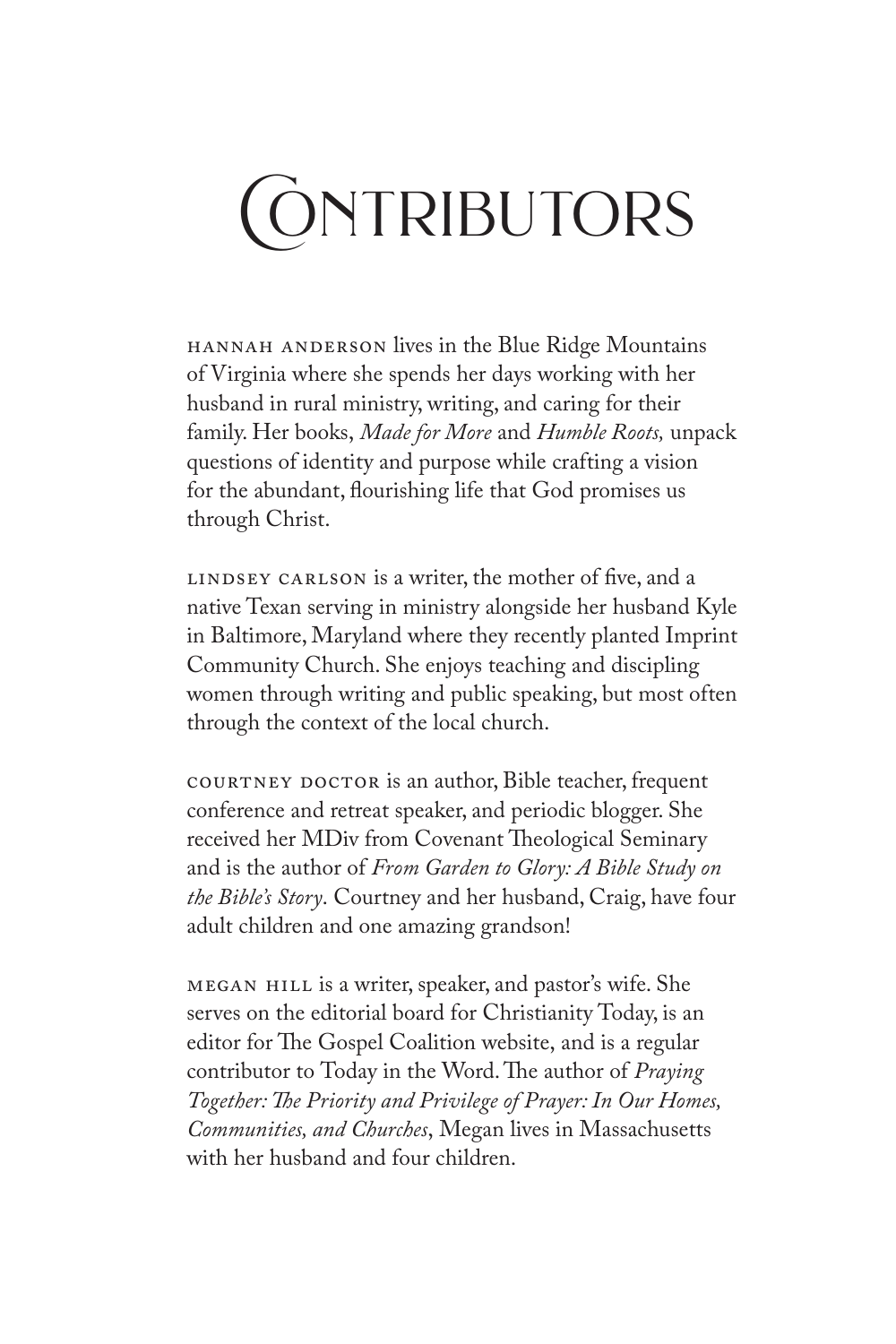Jasmine Holmes is a Texas native who lives in Jackson, Mississippi with her husband Phillip and her son Wynn. She teaches humanities at a small classical school and attends Redeemer (PCA). She enjoys writing for a variety of ministries but fnds her home at jasminelholmes.com.

BETSY CHILDS HOWARD is an editor for The Gospel Coalition. She and her husband, Bernard, live in Manhattan where they recently planted Good Shepherd Anglican Church. She is the author of *Seasons of Waiting: Walking by Faith When Dreams Are Delayed*.

MELISSA KRUGER serves as an editor for The Gospel Coalition and on staff as Women's Ministry Coordinator at Uptown Church (PCA) in Charlotte, North Carolina. She's the author of *Te Envy of Eve: Finding Contentment in a Covetous World*, *Walking with God in the Season of Motherhood*, and *In All Tings: A Nine Week Devotional on Unshakeable Joy*. Her husband, Mike, is the president of Reformed Theological Seminary and they have three children.

JEN POLLOCK MICHEL lives with her husband and five children in Toronto where they attend Grace Toronto Church. She is the author of *Teach Us to Want* and *Keeping Place* and frequently travels to speak at churches and conferences.

Trillia Newbell is the author of *Enjoy: Finding the Freedom to Delight Daily in God's Good Gifts*, *Fear and Faith: Finding the Peace Your Heart Craves*, *United: Captured by God's Vision for Diversity* and a children's book, *God's Very Good Idea: A True Story of God's Delightfully Diferent Family*. She is currently Director of Community Outreach for the Ethics and Religious Liberty Commission for the Southern Baptist Convention. Trillia and her husband Thern reside with their two children near Nashville, Tennessee.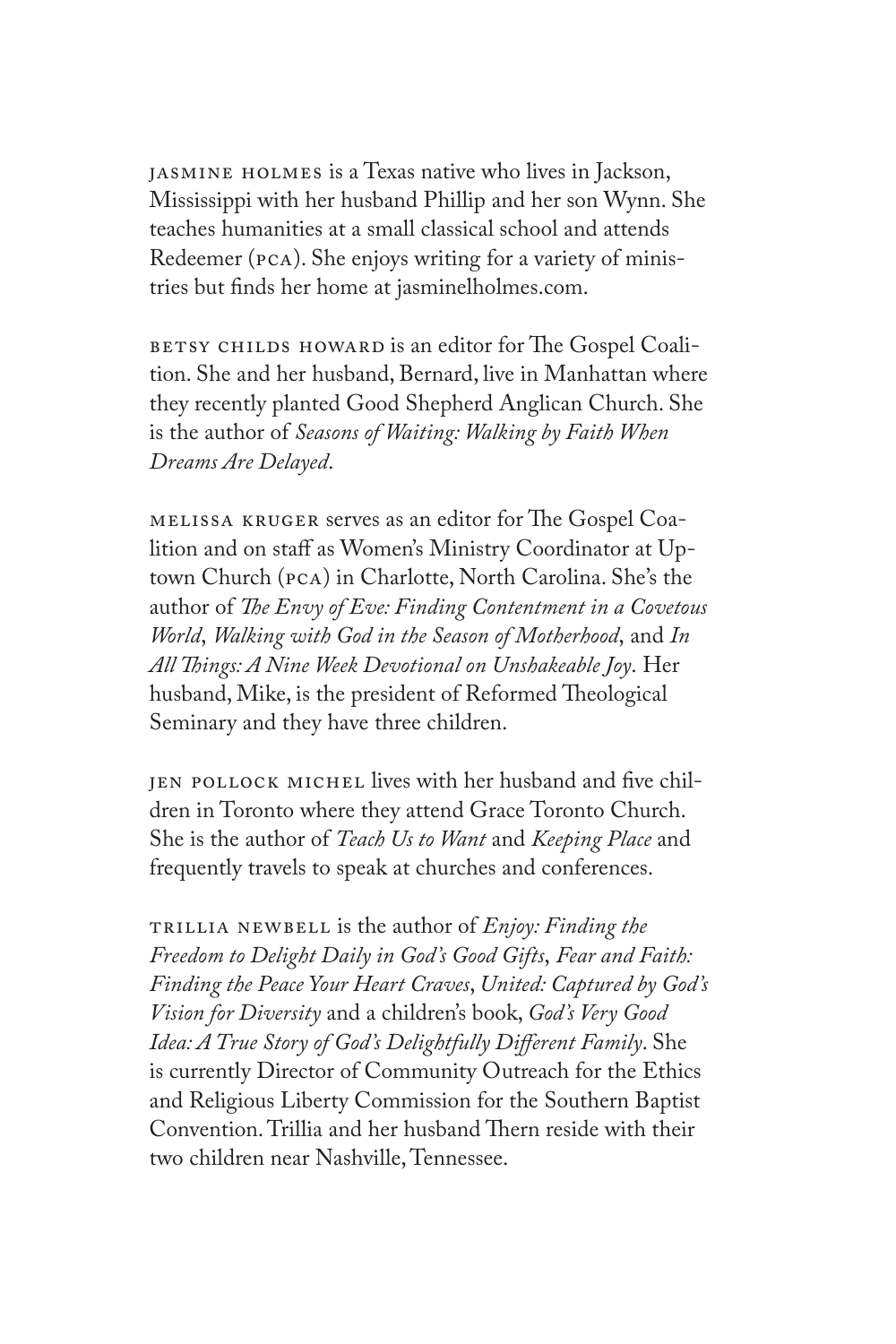JEN WILKIN is an author and Bible teacher from Dallas, Texas. Her passion is to see others become articulate and committed followers of Christ, with a clear understanding of why they believe what they believe, grounded in the Word of God. She is the author of *Women of the Word* and *None Like Him*.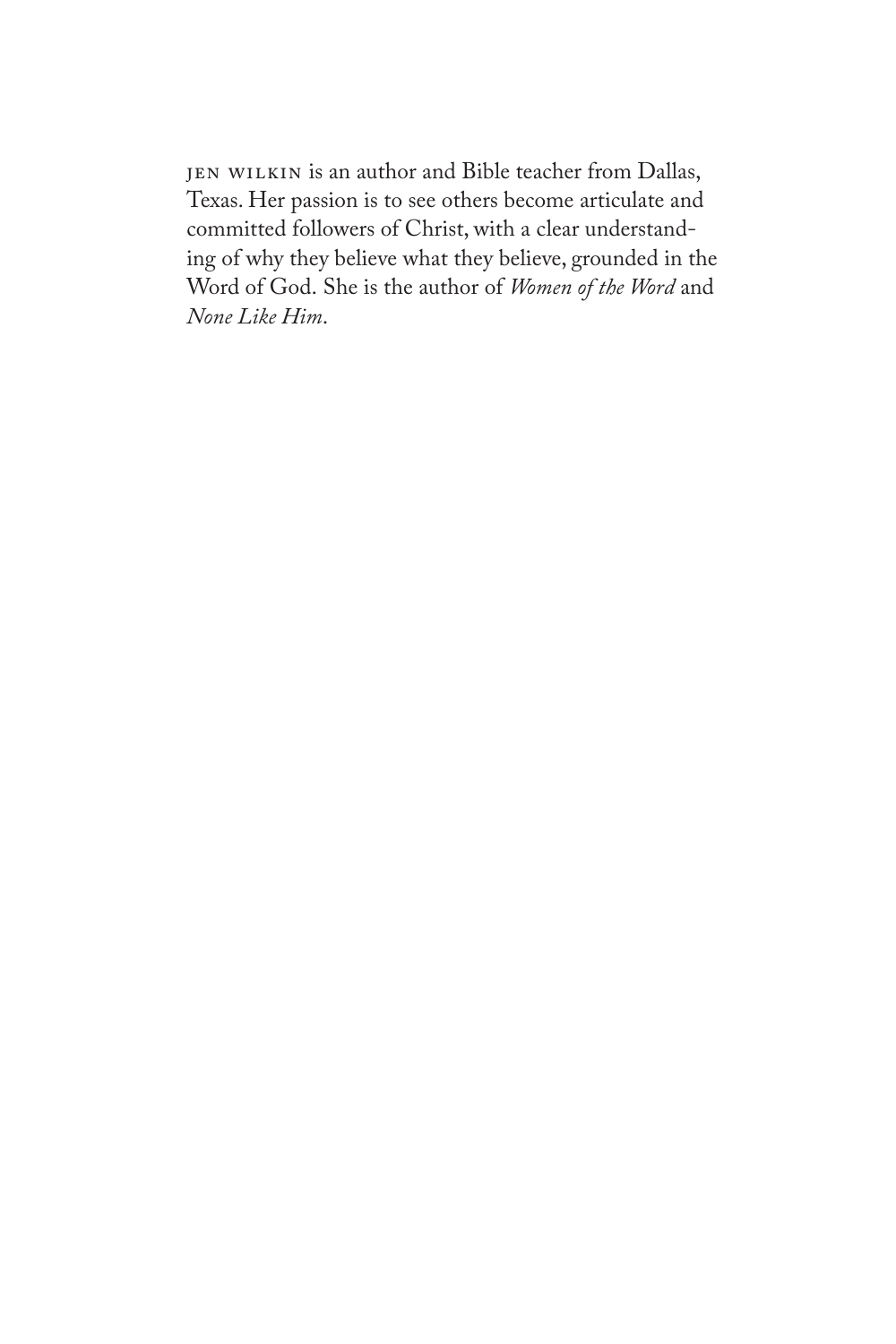## **IDENTITY** THEFT

#### RECLAIMING THE TRUTH OF WHO WE ARE IN CHRIST

| <b>INTRODUCTION</b>                   |    |
|---------------------------------------|----|
| Who Am I?                             | I  |
| <b>CHAPTER I</b>                      |    |
| Free: Rescued by Grace                | 7  |
| CHAPTER 2                             |    |
| Reflection: Made in God's Image       | 17 |
| CHAPTER 3                             |    |
| Child: Beloved by the Father          | 3I |
| CHAPTER 4                             |    |
| Saint: Redeemed by the Son            | 45 |
| CHAPTER <sub>5</sub>                  |    |
| Fruitful: Filled with the Holy Spirit | 57 |
| CHAPTER 6                             |    |
| Member: Connected to the Church       | 69 |
| CHAPTER 7                             |    |
| Beautiful: Clothed in Splendor        | 85 |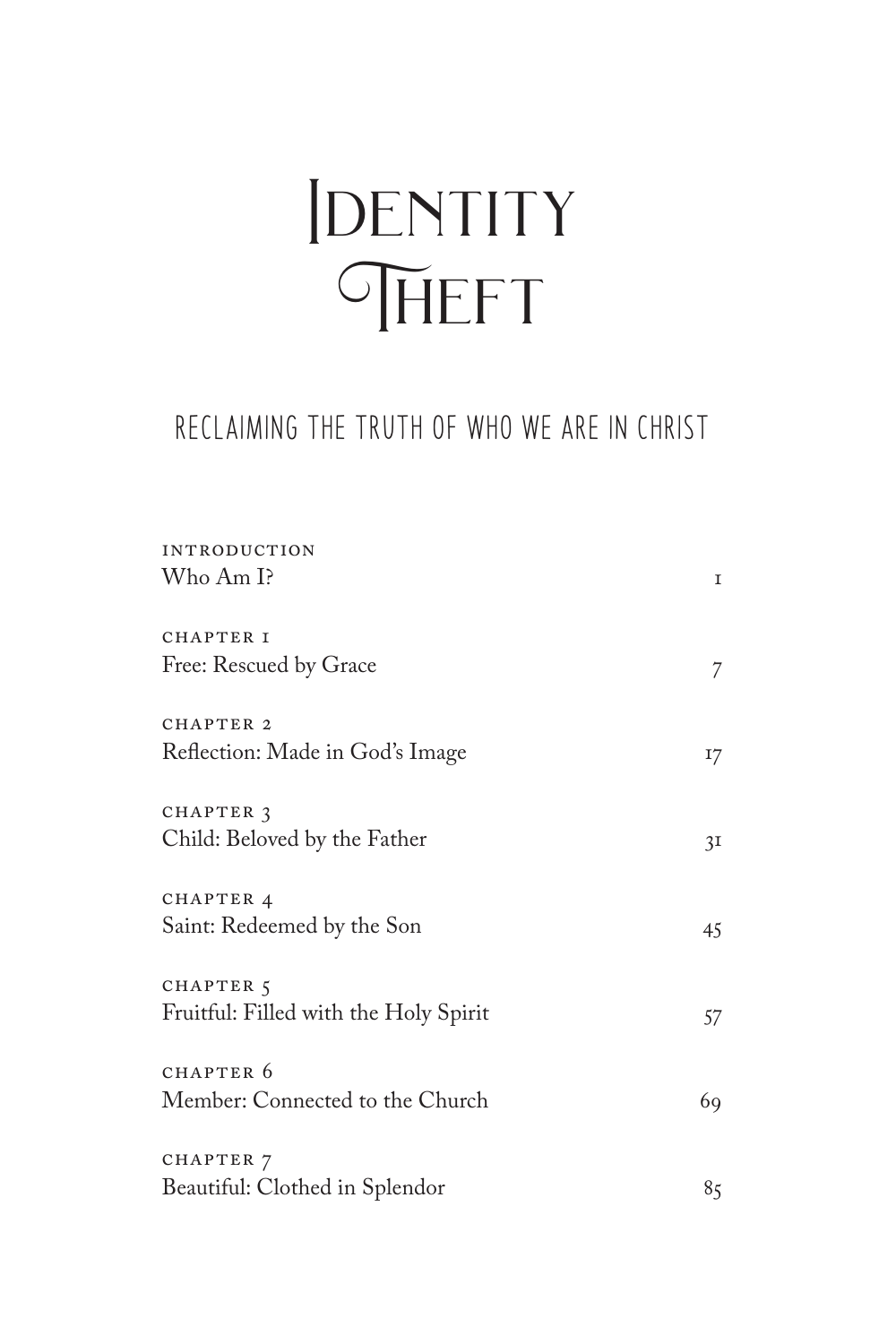| CHAPTER 8                                                   |            |
|-------------------------------------------------------------|------------|
| Servant: Reaping a Reward                                   | <b>TOT</b> |
| CHAPTER 9<br>Worshiper: Shining Brightly<br>in the Darkness | II3        |
| <b>CHAPTER IO</b><br>Citizen: Longing for Home              | 125        |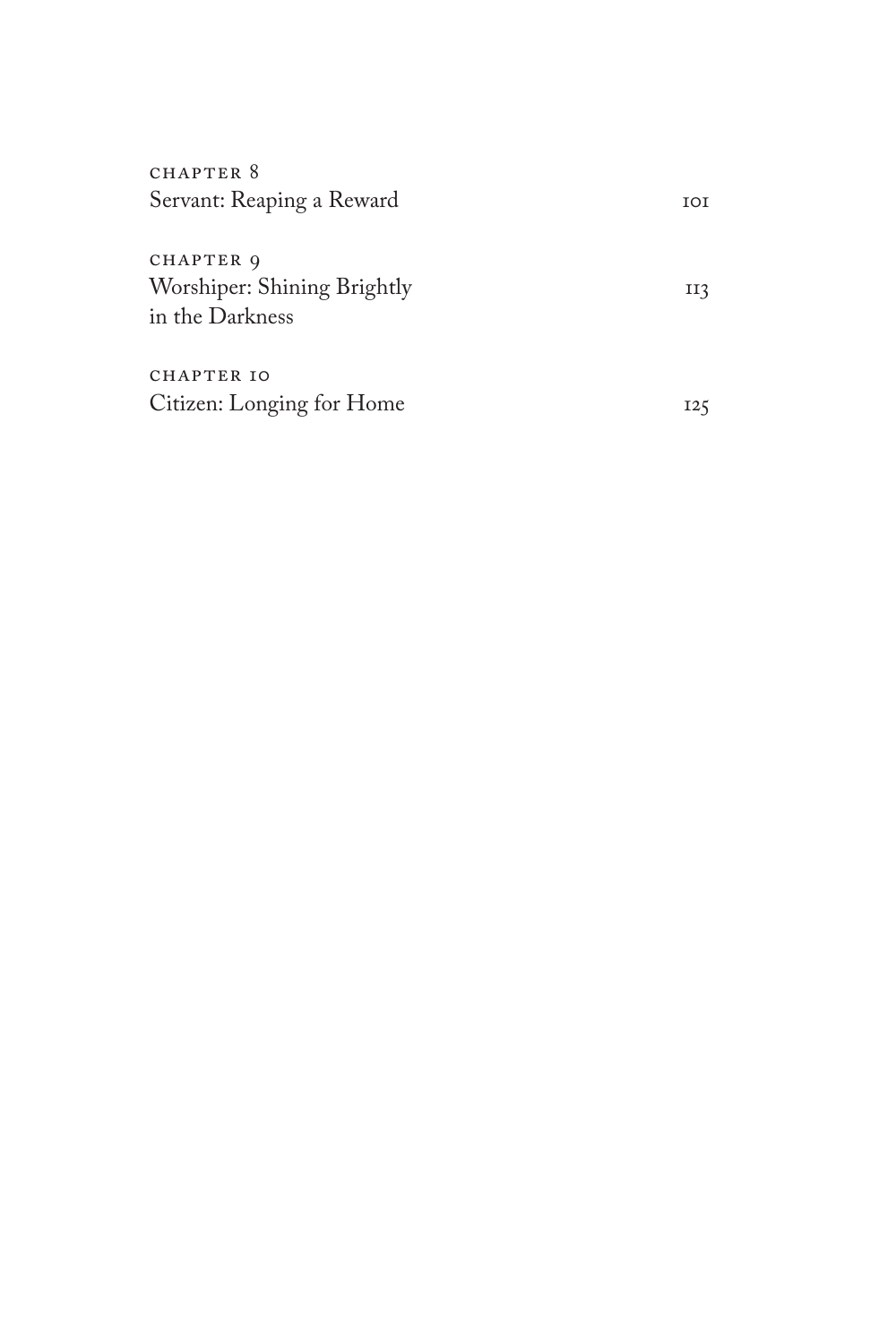### CHAPTER 1



RESCUED BY GRACE JEN WILKIN

*To serve God, to love God, to enjoy God, is the sweetest freedom in the world.<sup>1</sup>* —Tomas Watson

When you think of freedom, what's the frst thing that comes to mind? For me, it's La Jolla Cove and a snorkeling adventure that quickly went from fun to frantic. The story involves no shark attacks or near-drownings; no, instead, my dark moment of captivity happened when I tried to remove my wetsuit in a public bathroom. To be precise, it was a borrowed wetsuit, and its owner was about six inches shorter than I am. The thing with wetsuits is that they slip on fairly easily when they are dry. Getting out of them once they're

<sup>1</sup> Tomas Watson, *Te Christian Soldier* (New York: Robert Moore, 1816), 115, https://play.google.com/books/reader?id=XJx-HAAAAYAAJ&printsec=frontcover&output=reader&hl=en&p $g = GBS.PA<sub>I15</sub>$ .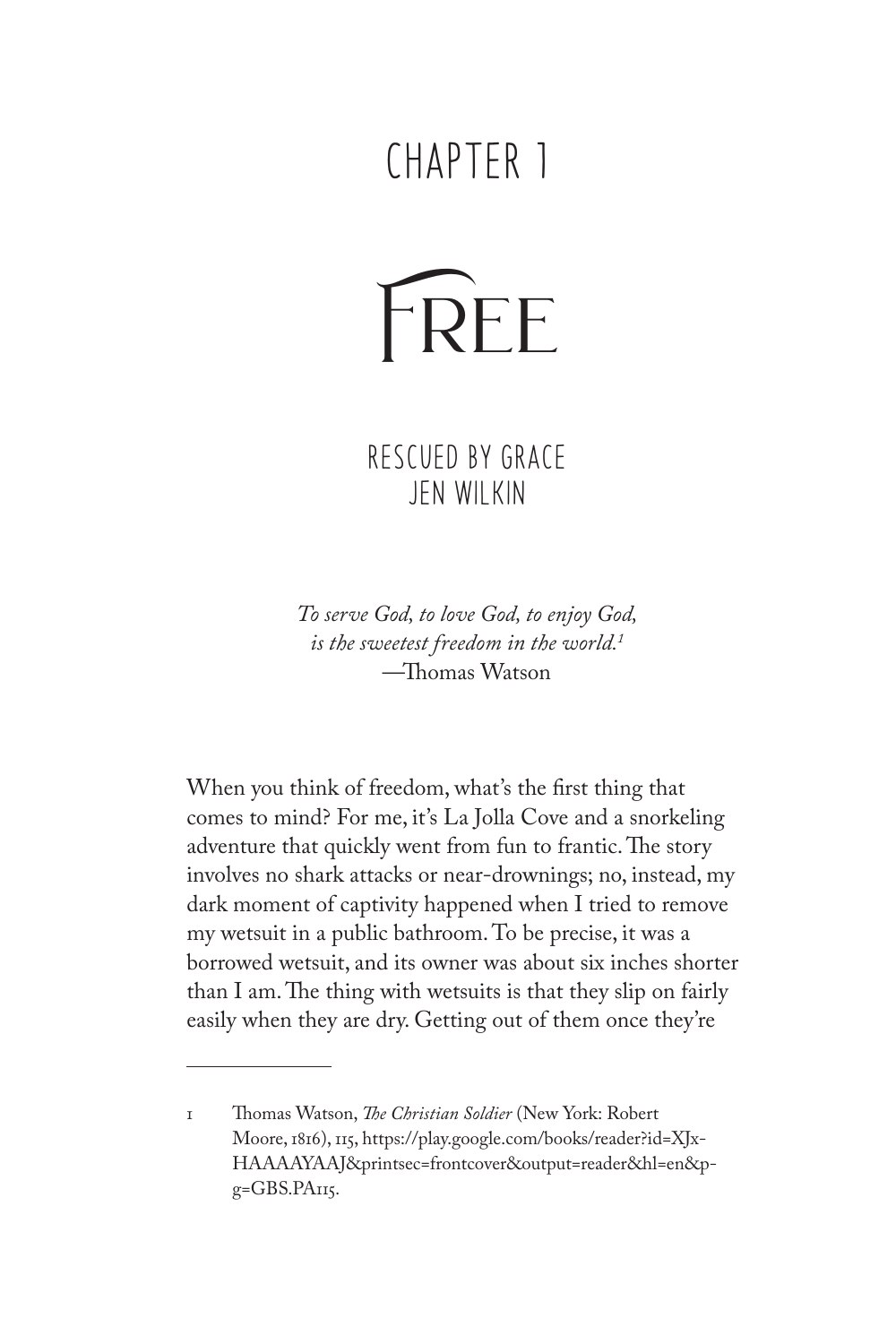wet takes strength and technique, neither of which I possessed. And the too-small size didn't help.

Having extracted my head from the neck opening with enormous difficulty, I began pulling my arms out of the sleeves, turning them inside out as I tugged. Instead of coming free, my arms got stuck, pulled close into my chest, with my hands trapped inside the sleeves. My adrenaline surged, and I could feel a shriek welling up inside my chest as I began failing and gasping for breath. Some combination of unconsciousness and public humiliation seemed imminent. Just as I was about to run screaming into the daylight, my daughters appeared in the doorway and performed a laborious extraction. Free! I will never forget the exuberant relief as that dripping pile of nefarious neoprene was peeled away.

Perhaps no idea is more foundational to the Christian's identity than freedom. The good news of the gospel is that we are no longer slaves to unrighteousness but are free—free from the bondage brought about by the fall, free to be who God created us to be. But the exact nature of that freedom can evade us, even causing us to doubt if we have truly received it. Our initial moment of the euphoric relief of conversion fades, and we once again struggle in the straight-jacket of sins we thought we'd stripped off for good. This has certainly been my story.

#### WHERE"S THE FREEDOM?

I grew up in the Bible Belt where, by mid-elementary, most of my peers could point proudly to a note written in the front of their Bibles announcing the exact date they Got Saved. At junior-high youth rallies the rededications began, along with a smattering of I-thought-I-was-saved-but-I-really-wasn'ts (scribble over that frst date and write in the new one). Through all seven verses of "Just as I Am," and all four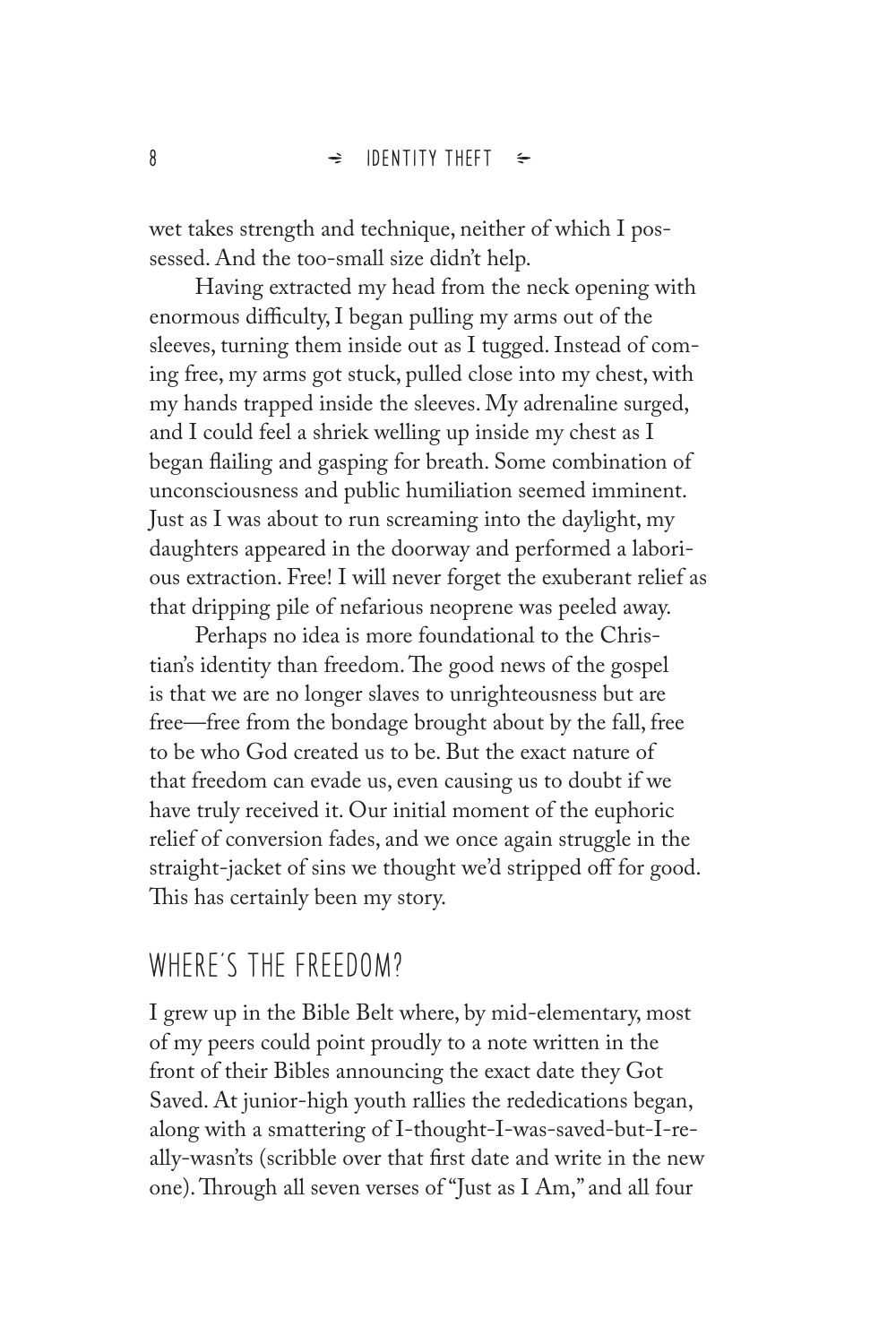years of high school, we children of the Bible Belt battled our doubts and bustled our backslidden selves down aisles to altar rails.

*Maybe*, we thought, *this time just maybe Te Saving will stick.*

Our problem was this: our sinning had not ceased with our professions of faith. The salvation that had promised us new life in Christ had by all appearances failed to deliver. We still made all the same mistakes, and along the thorny path of adolescence we added fresh failures to the list. Damning evidence, or so we thought, that when we Prayed The Prayer we had somehow not done it right. Where was the freedom from sin we had been promised?

Looking back, I wonder if for many of us, our problem was not with salvation itself, but with our understanding of how salvation brings freedom. Not until my early 20s did I gain any clarity on this issue. I knew I served a God who *was and is and is to come*, but I had yet to learn that I possessed from him a salvation of which the same could be said. Salvation from sin can be broken down into three categories: justifcation, sanctifcation, and glorifcation. For the believer, our justifcation *was*, our sanctifcation *is*, and our glorifcation *is to come*. We were saved, we are being saved, we will be saved. I've found the easiest way to understand these three forms of freedom is to remember the three Ps: penalty, power, and presence.

Without a frm grasp of these concepts, we can remain trapped in an old identity. Understanding God's work in us and through us is foundational to our understanding of who he created us to be. Every other aspect of identity that we'll study in this book flows from God's redemptive work in our lives. Just as I found myself trapped inside a wet suit that wouldn't let me go, we need someone to free us to become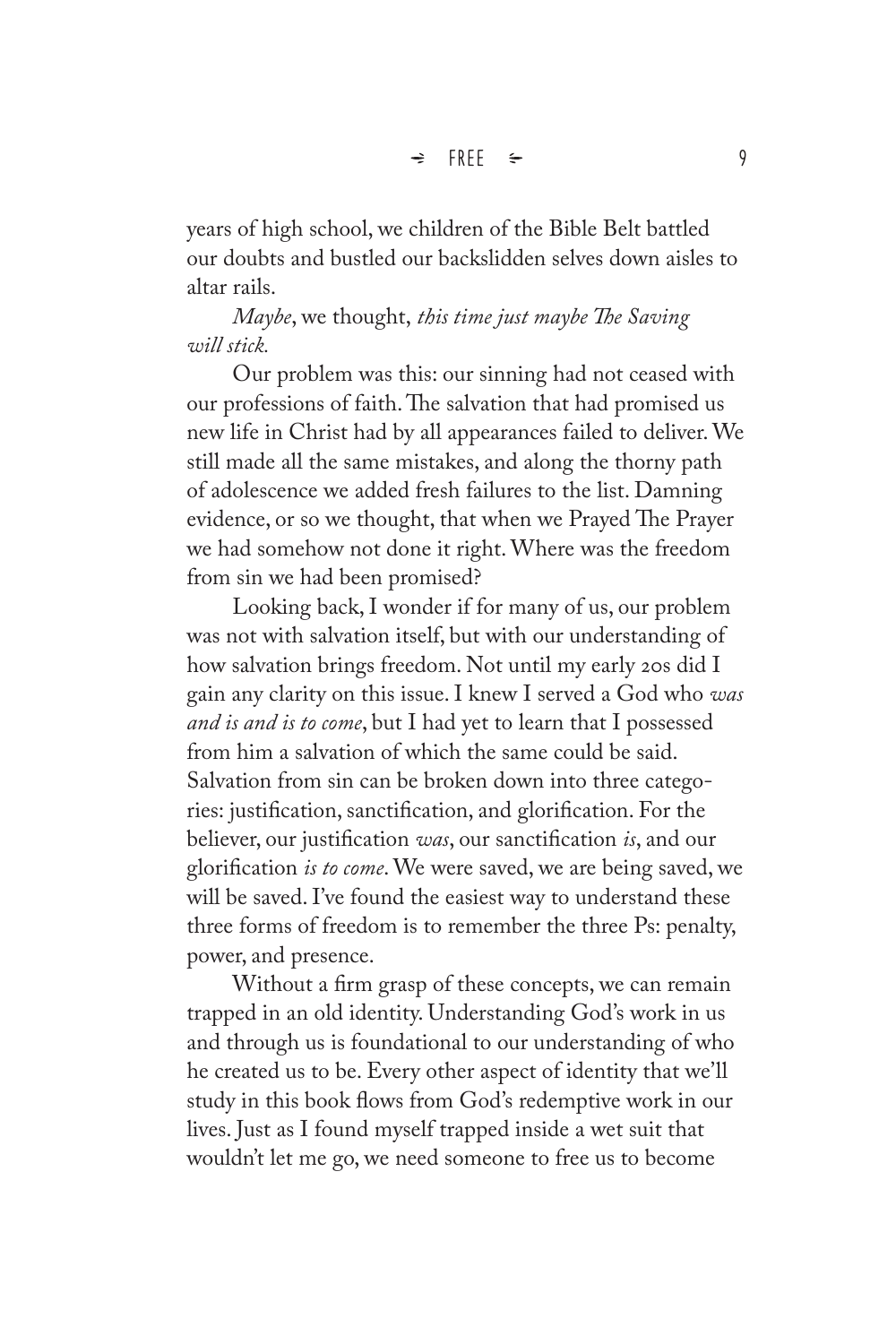who we were intended to be. God's rescue begins with our justifcation.

#### JUSTIFICATION: FREEDOM FROM SIN"S PENALTY

When we came to saving faith in Christ, confessing our great need of him and asking for forgiveness from the punishment we deserved, we were met with God's unequivocal "yes." Since Christ bore the penalty for our sins, we received freedom from that penalty for all sins past, present, and future. We were justifed before God our judge because our penalty had been paid. Those who have been justified never need re-justifying. We can look back to the time of our justifcation (perhaps written in the front of our Bible?) and know that there is no condemnation for those who are in Christ  $Jesus (Rom. 8:1-2).$ 

Our justifcation is behind us. We *were saved* from sin's penalty, miraculously freed from its death sentence.

#### SANCTIFICATION: FREEDOM FROM SIN"S POWER

Now that the grace of God has been set upon us as a permanent seal (2 Cor. 1:20–22), we are being made new. We are being set free from the power of sin by the power of the Spirit. God's grace is restoring to us a will that wants what he wants. Before we were justifed, our broken wills were utterly subject to the power of sin. We chose sin at every turn. Even when we made choices that appeared good from an external standpoint, because we had no higher internal purpose than to glorify self, these choices were ultimately sinful as well.

Now, the power of sin is broken. We've been given the deposit of the Holy Spirit. Though we once chose only to sin, now we have the power (and the growing desire) to choose righteousness. We who were once slaves to sin's power are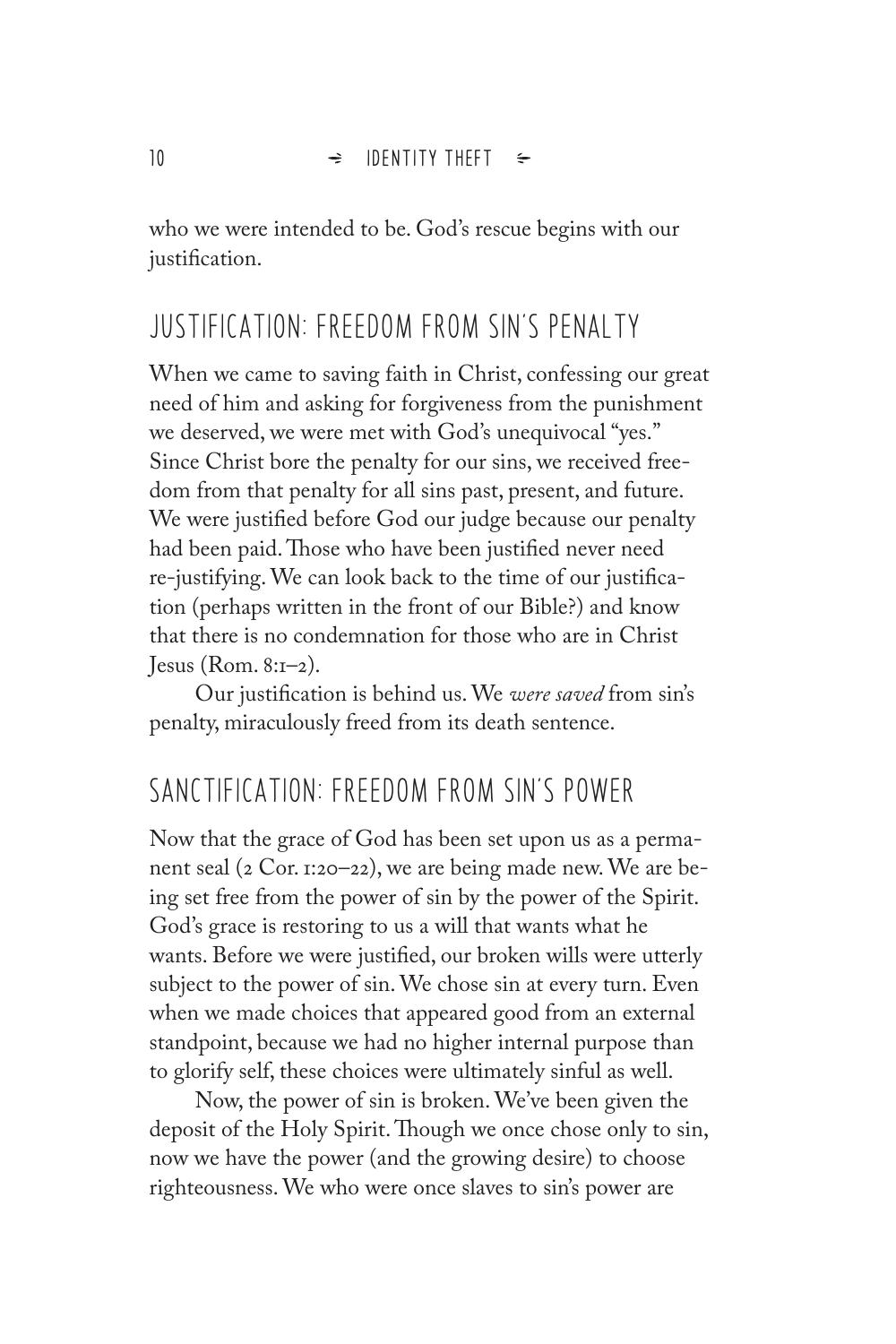now free to serve God. We don't always use our freedom. We still sin, but over time we learn increasingly to choose holiness. Our entire lives from that handwritten date in our Bibles onward are devoted to "working out our salvation" (Phil. 2:12–13) as we learn to choose righteousness instead of sin, to walk in obedience to God's commands.

Our sanctifcation is ongoing. It's a slow-moving growth in holiness. We *are being saved* from sin's power, increasingly free from its pull.

#### GLORIFICATION: FREEDOM FROM SIN"S PRESENCE

We will fght to grow in holiness our entire earthly lives. But when we have run the race and fought the good fight, we will enter into the presence of the Lord forever. We will be glorifed. In his presence, our soul rest will at last be complete, as sin and its devastation will cease to assail us. There can be no evil in his presence. Though now we are surrounded on all sides by sinfulness, though now sin continues to cling to our hearts, on a day not too distant we will go to a place where sin is no more. In our glorifcation we will at last be granted freedom from the very presence of sin. At that moment, for the frst time, we will rightly refect our true identity in every fber of our being.

Our glorifcation is coming. It's the day we trade the persistent presence of sin for the perfect presence of the Lord. We *will be saved* from sin's presence, completely free at last.

#### FALSE FREEDOM

It's possible not just to doubt our freedom, but to presume upon it in sinful ways. This, too, is an identity crisis of sorts. If we misunderstand our past *freedom from sin's penalty* as a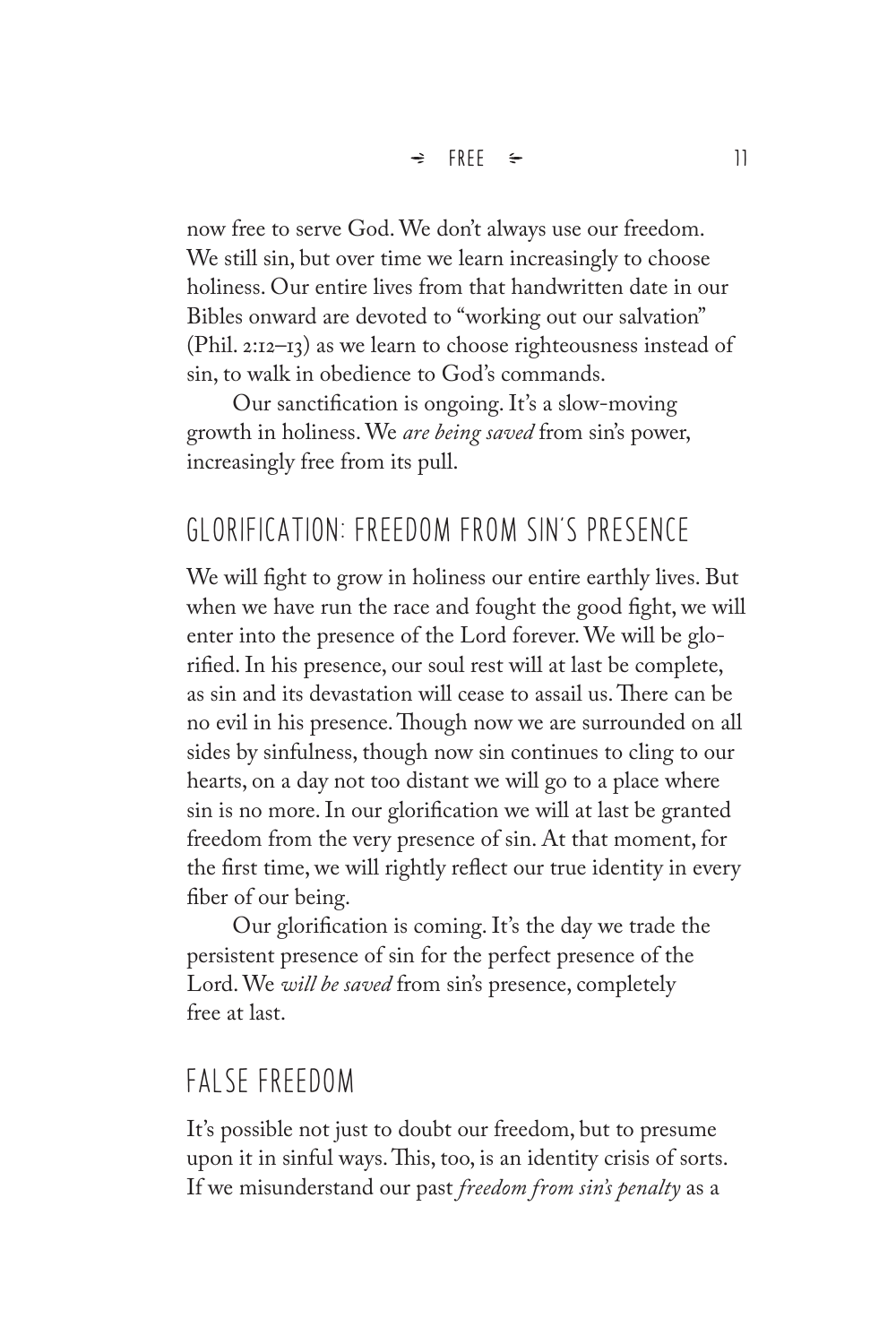"get out of jail free" card, we may lapse into the false freedom of *license*, relaxing God's commands instead of resting in Christ's perfect obedience to them. We may be tempted to "sin all the more that grace may abound." Those of us who wear our past failures openly and often succumb to shame may be particularly tempted by the false freedom of license.

If we misunderstand our progressive *freedom from sin's power* as something achieved by our own efforts, we may lapse into the bondage of *legalism* instead of godly obedience. We may confuse Spirit-enabled change with the false freedom of self-improvement and moralism. Those of us whose besetting sin is pride, those who are good at keeping up appearances and following the rules, may be particularly tempted by the false freedom of legalism.

If we misunderstand our future *freedom from sin's presence* as a means of escaping sufering, we may lapse into the bondage of *escapism* instead of eager anticipation. There is a diference between being prepared for the Lord's return and being anxious for it. Every hardship, health concern, or heartache causes us to long for the day when these things are no more. But if a fxation on future freedom causes us to trade patience and steadfastness for a fretful "Are we there yet?" we trade trusting the Lord for questioning his timing. God is not slow in keeping his promises. Those enduring trial are particularly (and understandably) tempted by the false freedom of escapism.

Instead of embracing false freedoms, we are called to "Live as people who are free, not using your freedom as a cover-up for evil, but living as servants of God" (1 Pet. 2:16).

#### REST LABOR HOPE

If my childhood peers and I had better understood the past, present, and future aspects of salvation's freedom, we might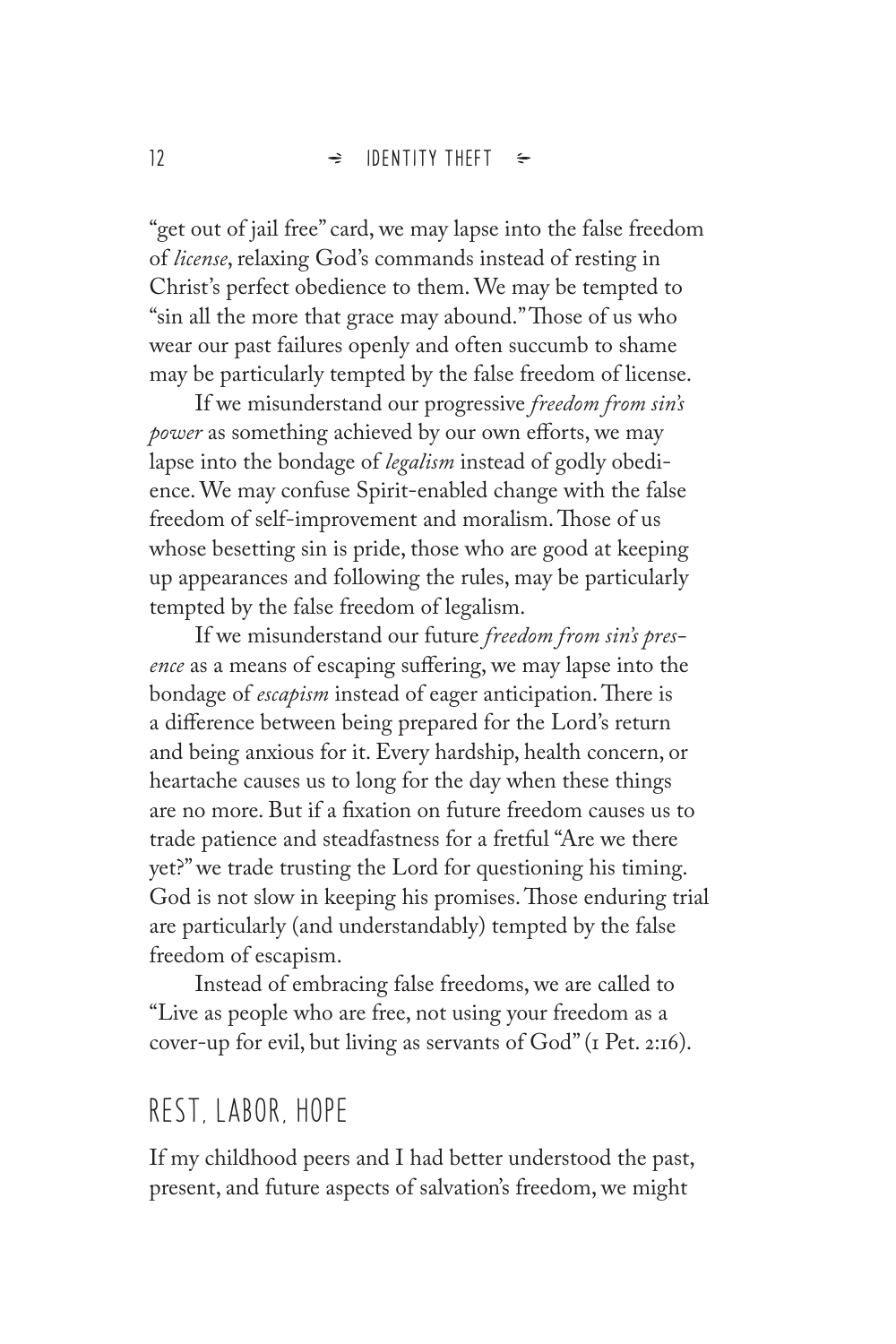have saved ourselves a great deal of anxiety and a few trips down the aisle. The knowledge that sin is gradually overcome across a lifetime would have been good news to the teenager who thought her ongoing sin invalidated her profession. The knowledge that sanctification is hard work would have helped her topple the myth of the effortless stock-photo Christian life. The knowledge that total freedom from sin is a future certainty would have helped her ask in faith for grace for her current failures and wait patiently in trials.

Maybe you, too, have found salvation mystifying. Maybe you've wondered, *If I'm really saved, why don't I feel fully free?* Well, you're not yet fully free, but you will be. Our complete freedom from sin is certain, but it's not sudden. So we rest confdently in our justifcation, we labor diligently in our sanctifcation, and we hope expectantly in our glorifcation.

Be assured of your justifcation. It *was*. One day, you were freed fully from the penalty of sin.

Be patient with your sanctifcation. It *is*. Each day, you are being freed increasingly from the power of sin.

Be eager for your glorifcation. It *is to come*. One day, you will be freed fnally from the presence of sin.

For today, remember: Christ is in you and you are in him. Your identity is securely anchored even as you are increasingly being transformed. Sister in Christ, live each day in the joyful certainty that "if the Son sets you free, you will be free indeed" ( John 8:36).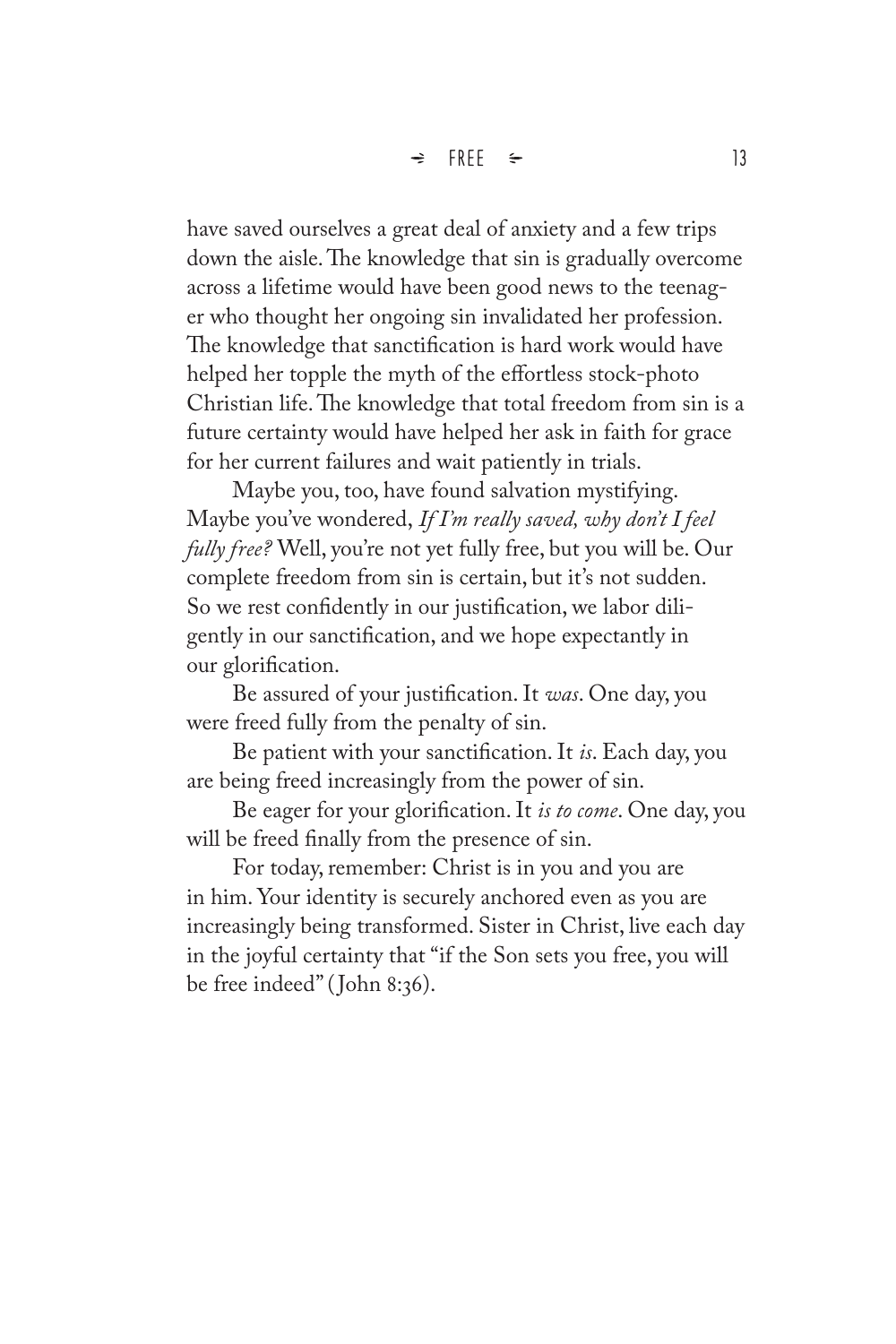14  $\Rightarrow$  IDENTITY THEFT  $\Leftarrow$ 

#### VERSE TO MEMORIZE

*For freedom Christ has set us free; stand frm therefore, and do not submit again to a yoke of slavery.*

Galatians 5:1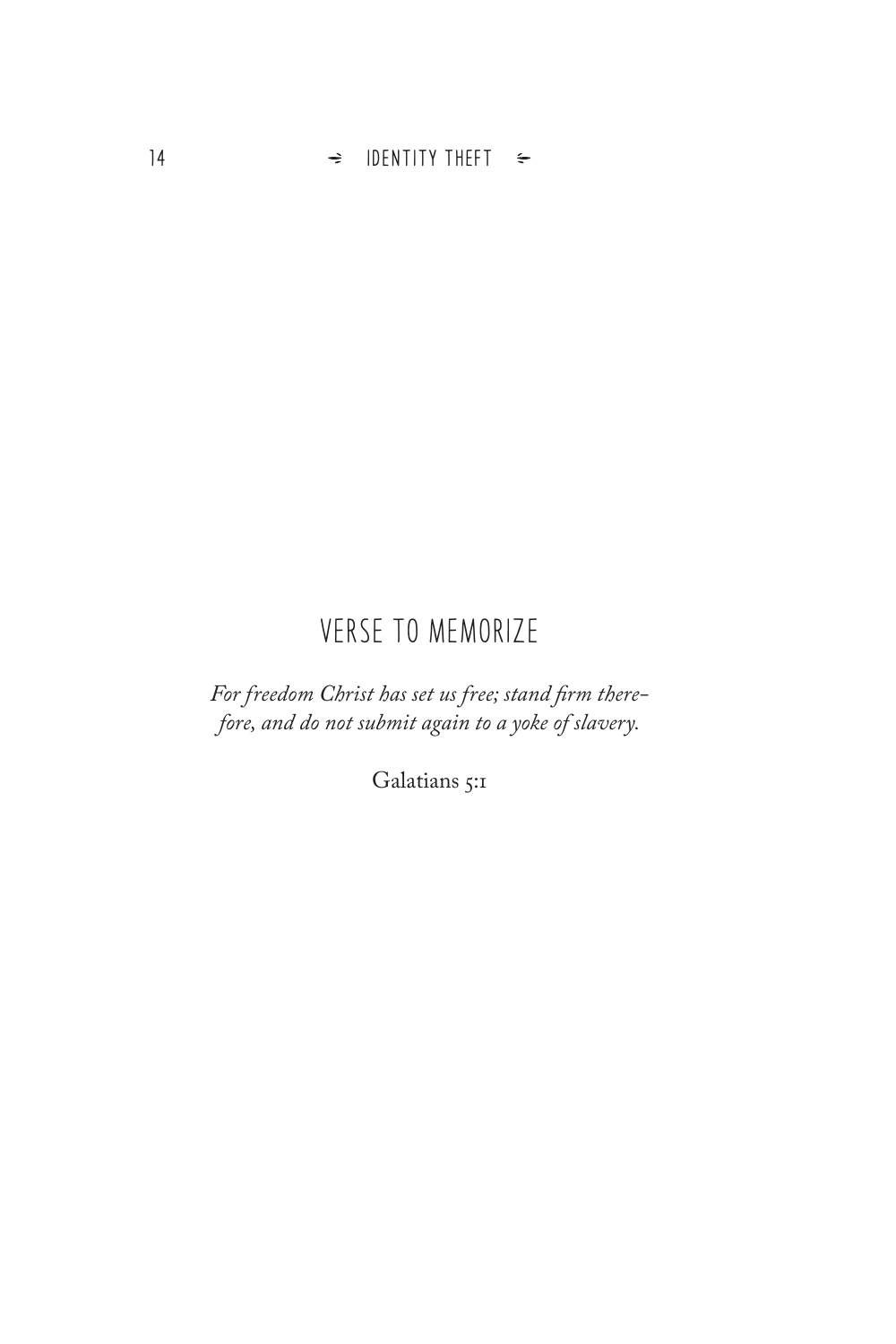#### QUESTIONS FOR GROUP DISCUSSION

Opening question: You've probably heard a statement like this: "I'm free to be me, and you're free to be you." What do people mean when they say that? Is it true? Why or why not?

- 1. When you think of freedom, what's the frst thing that comes to mind?
- 2. Read Romans 6.
	- a. How does this passage describe our justifcation? What has already been done for us?
	- b. How does this passage describe our sanctifcation? How is God working in us now?
	- c. How does this passage describe our glorifcation? What are we promised will happen?
- 3. How is the Christian understanding of freedom diferent from the world's understanding of freedom?
- 4. Why is it sometimes difficult to believe we're freed from sin's penalty and power? In what ways do you battle to believe you're free from sin's penalty? From sin's power?
- 5. Are you more tempted to license, legalism, or escapism in the Christian life? Why?
- 6. Read 1 Peter 2:16. In what ways can we use the concept of freedom as cover-up for evil?